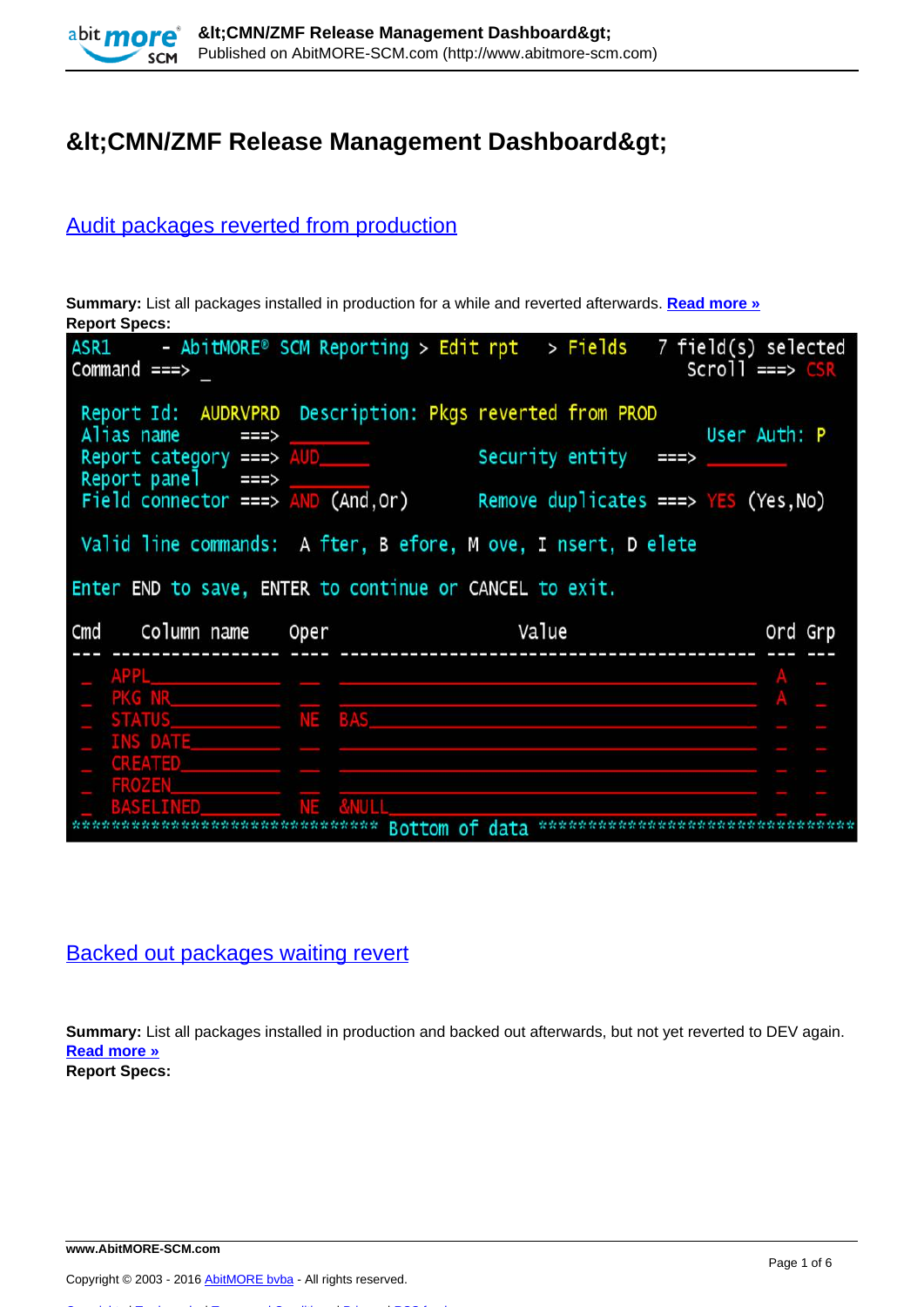

Published on AbitMORE-SCM.com (http://www.abitmore-scm.com)

| Command ===>                                                                                                                                                                                                                                                                                                                                                                                     |                               | $ASR1$ - $AbitMORE^{\circ}$ SCM Reporting > Edit rpt > Fields 7 field(s) selected | $Scrol1$ ===> $CSR$ |  |  |
|--------------------------------------------------------------------------------------------------------------------------------------------------------------------------------------------------------------------------------------------------------------------------------------------------------------------------------------------------------------------------------------------------|-------------------------------|-----------------------------------------------------------------------------------|---------------------|--|--|
| Report Id: QUEUEREV Description: BAK pkgs waiting REVERT<br>Alias name<br>User Auth: P<br>===><br>Security entity ===> CMN_BKOU<br>Report category ===> PCD<br>Report panel $==$ ><br>Field connector ===> $AND (And, Or)$<br>Remove duplicates ===> $YES$ (Yes, No)<br>Valid line commands: A fter, B efore, M ove, I nsert, D elete<br>Enter END to save, ENTER to continue or CANCEL to exit. |                               |                                                                                   |                     |  |  |
|                                                                                                                                                                                                                                                                                                                                                                                                  |                               |                                                                                   |                     |  |  |
| Column name<br>Cmd                                                                                                                                                                                                                                                                                                                                                                               | Oper                          | Value                                                                             | Ord Grp             |  |  |
| <b>PKGID</b>                                                                                                                                                                                                                                                                                                                                                                                     |                               |                                                                                   |                     |  |  |
| <b>PROD SITE</b>                                                                                                                                                                                                                                                                                                                                                                                 | NE DEV                        |                                                                                   |                     |  |  |
| DATE                                                                                                                                                                                                                                                                                                                                                                                             | <b>&amp;NULL</b><br><b>NE</b> |                                                                                   |                     |  |  |
|                                                                                                                                                                                                                                                                                                                                                                                                  |                               |                                                                                   |                     |  |  |
|                                                                                                                                                                                                                                                                                                                                                                                                  |                               |                                                                                   |                     |  |  |
|                                                                                                                                                                                                                                                                                                                                                                                                  |                               | Bottom of data                                                                    |                     |  |  |

[Packages without DIS acknowledgement](http://www.abitmore-scm.com/products/reporting/builtin-reports/noackdis)

**Summary:** List all packages distributed to production, but for which some handshaking data seems to be missing. **[Read more »](http://www.abitmore-scm.com/products/reporting/builtin-reports/noackdis)**

**Report Specs:**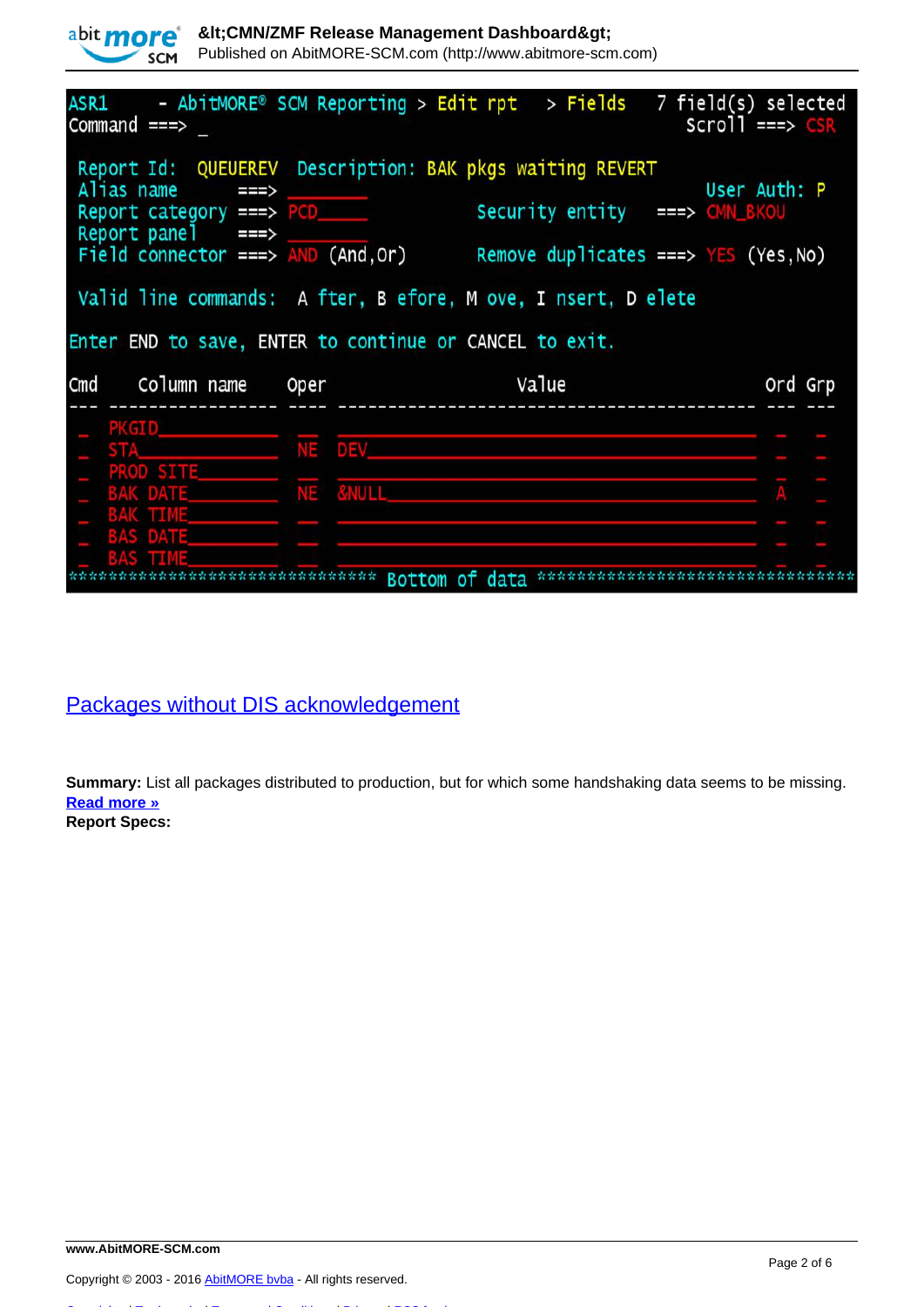abit more<sup>®</sup> **SCM** 

Published on AbitMORE-SCM.com (http://www.abitmore-scm.com)

|                                                                                                                                                                                                                                                                                                                                                                                                           | $ASR1$ - AbitMORE® SCM Reporting > Edit rpt > Fields 10 field(s) selected | $scr1 = \Rightarrow \csc R$ |  |  |
|-----------------------------------------------------------------------------------------------------------------------------------------------------------------------------------------------------------------------------------------------------------------------------------------------------------------------------------------------------------------------------------------------------------|---------------------------------------------------------------------------|-----------------------------|--|--|
| Report Id: NOACKDIS Description: DIS pkgs without ACK date<br>Alias name<br>User Auth: P<br>$\Rightarrow$<br>Security entity ===> CMN_MON_<br>Report category ===> CHD<br>Report panel $==$<br>Field connector ===> $AND (And, Or)$<br>Remove duplicates ===> $YES$ (Yes, No)<br>Valid line commands: A fter, B efore, M ove, I nsert, D elete<br>Enter END to save, ENTER to continue or CANCEL to exit. |                                                                           |                             |  |  |
|                                                                                                                                                                                                                                                                                                                                                                                                           | Value                                                                     | Ord Grp                     |  |  |
| APPL-PKGID_______                                                                                                                                                                                                                                                                                                                                                                                         |                                                                           |                             |  |  |
|                                                                                                                                                                                                                                                                                                                                                                                                           | Cmd Column name Oper                                                      |                             |  |  |

[Planned packages created/baselined same day](http://www.abitmore-scm.com/products/reporting/builtin-reports/pkgbaspl)

**Summary:** List all planned packages baselined on the day they were created. **[Read more »](http://www.abitmore-scm.com/products/reporting/builtin-reports/pkgbaspl) Report Specs:**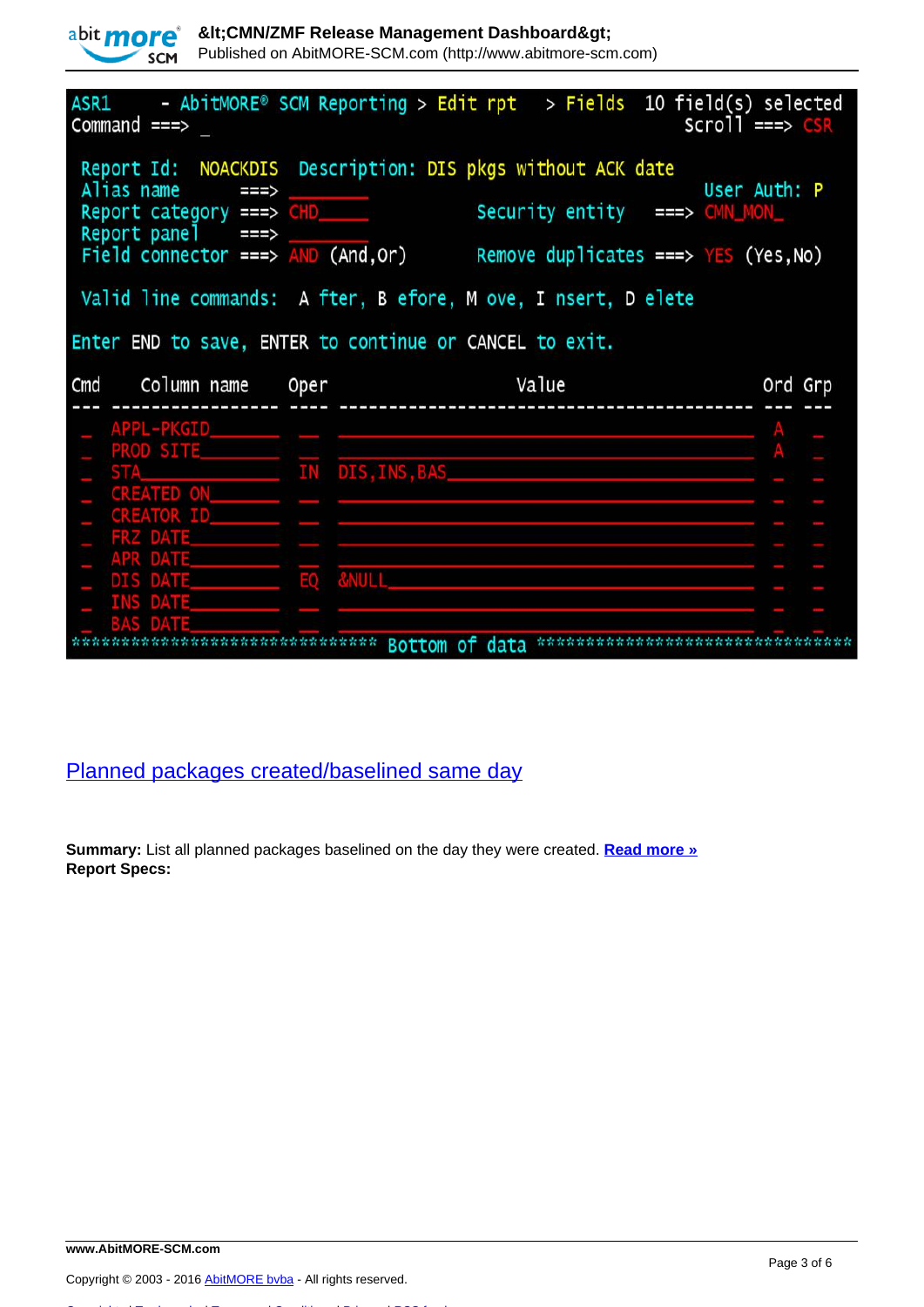

Published on AbitMORE-SCM.com (http://www.abitmore-scm.com)

| $ASR1$ - $AbitMORE^{\circ}$ SCM Reporting > Edit rpt > Fields<br>$Commonand == >$                                                                                                      |               |                                       |                                                           |              |             | 9 field(s) selected<br>$Scrol1 == > CSR$ |
|----------------------------------------------------------------------------------------------------------------------------------------------------------------------------------------|---------------|---------------------------------------|-----------------------------------------------------------|--------------|-------------|------------------------------------------|
| Report Id: PKGBASPL Description: PLND pkgs CRE+BAS same day<br>Alias name<br>$==->$<br>Report category ===> AUD<br>Report panel<br>$==>\qquad$<br>Field connector ===> $AND (And, Or)$ | ASRV01        |                                       | Security entity<br>Remove duplicates ===> $YES$ (Yes, No) | $==$         |             | User Auth: P                             |
| Valid line commands: A fter, B efore, M ove, I nsert, D elete                                                                                                                          |               |                                       |                                                           |              |             |                                          |
| Enter END to save, ENTER to continue or CANCEL to exit.                                                                                                                                |               |                                       |                                                           |              |             |                                          |
| Cmd Column name                                                                                                                                                                        | Oper          |                                       | Value                                                     |              |             | Ord Grp                                  |
| Xmltag<br>Nickname                                                                                                                                                                     |               | Size Cs Format                        | Offset                                                    | TagLen TagTp |             | RecTp                                    |
| CRE Date                                                                                                                                                                               |               | GE #RPTV_START_DATE__                 |                                                           |              |             |                                          |
| dateCreated<br><b>CREADATE</b><br><b>BAS Date</b>                                                                                                                                      | EΟ            | 0010 N YYYY/MM/DD<br><b>@CREADATE</b> | 0257                                                      | 0008         | OUT         | PGL                                      |
| dateBaselined<br><b>BASEDATE</b><br>p1-PkaId                                                                                                                                           | 0010 N        | YYYY/MM/DD                            | 0317                                                      | 0008         | OUT         | <b>PGL</b>                               |
| package<br><b>APPLPACK</b>                                                                                                                                                             | 0010 N<br>EO: | <b>CHAR</b><br><b>BAS</b>             | 0001                                                      | 0010         | <b>BOTH</b> | PGL                                      |
| packageStatus<br><b>PACKSTAT</b>                                                                                                                                                       | 0003 N        | <b>CHAR</b>                           | 0011                                                      | 0003         | OUT         | <b>PGL</b>                               |
| packageType<br><b>PACKTYPE</b>                                                                                                                                                         | 0001 N        | <b>CHAR</b>                           | 0160                                                      | 0001         | OUT         | <b>PGL</b>                               |

### [Never promoted frozen packages](http://www.abitmore-scm.com/products/reporting/builtin-reports/ppnoprm)

**Summary:** Visualize the applications with FRZ packages that have never been promoted to any promotion target. **[Read more »](http://www.abitmore-scm.com/products/reporting/builtin-reports/ppnoprm) Report Specs:**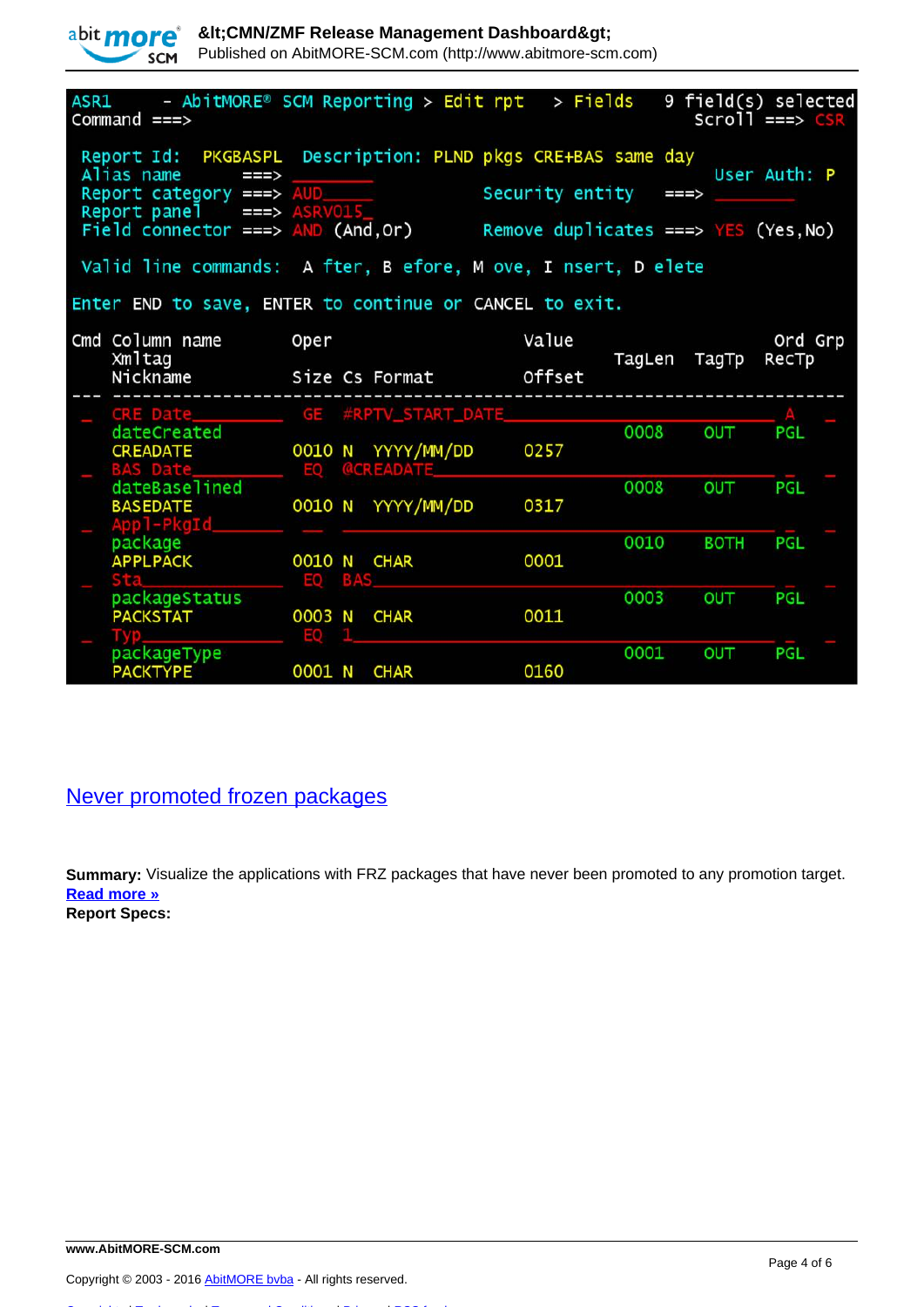| abit more <sup>®</sup><br><b>SCM</b>                                                                                                                                     |                                 | &ItCMN/ZMF Release Management Dashboard><br>Published on AbitMORE-SCM.com (http://www.abitmore-scm.com)                                                         |                                                        |
|--------------------------------------------------------------------------------------------------------------------------------------------------------------------------|---------------------------------|-----------------------------------------------------------------------------------------------------------------------------------------------------------------|--------------------------------------------------------|
| ASR1<br>Command $==$                                                                                                                                                     |                                 | - AbitMORE® SCM Reporting > Edit rpt > Fields                                                                                                                   | 4 field(s) selected<br>$Scrol1$ ===> $CSR$             |
| Alias name<br>===><br>Report category ===> QAV<br>Report panel<br>===><br>Field connector $==>$ AND (And, Or)<br>Enter END to save, ENTER to continue or CANCEL to exit. |                                 | Report Id: PPNOPRM Description: Never promoted FRZ pkgs (bsk)<br>Security entity ===> CMN_REVR<br>Valid line commands: A fter, B efore, M ove, I nsert, D elete | User Auth: P<br>Remove duplicates ===> $YES$ (Yes, No) |
| Cmd<br>Column name                                                                                                                                                       | Oper                            | Value                                                                                                                                                           | ord<br>Grp                                             |
| APPL-PKGID                                                                                                                                                               |                                 |                                                                                                                                                                 |                                                        |
| STA<br>PRM NICKNM                                                                                                                                                        | <b>FRZ</b><br>EΟ<br>*********** | Bottom of data                                                                                                                                                  |                                                        |

## [Components deleted from STG without demote](http://www.abitmore-scm.com/products/reporting/builtin-reports/pcdlnodm)

**Summary:** List all components deleted from staging without a prior demote from one or more promotion levels. **[Read more »](http://www.abitmore-scm.com/products/reporting/builtin-reports/pcdlnodm) Report Specs:**